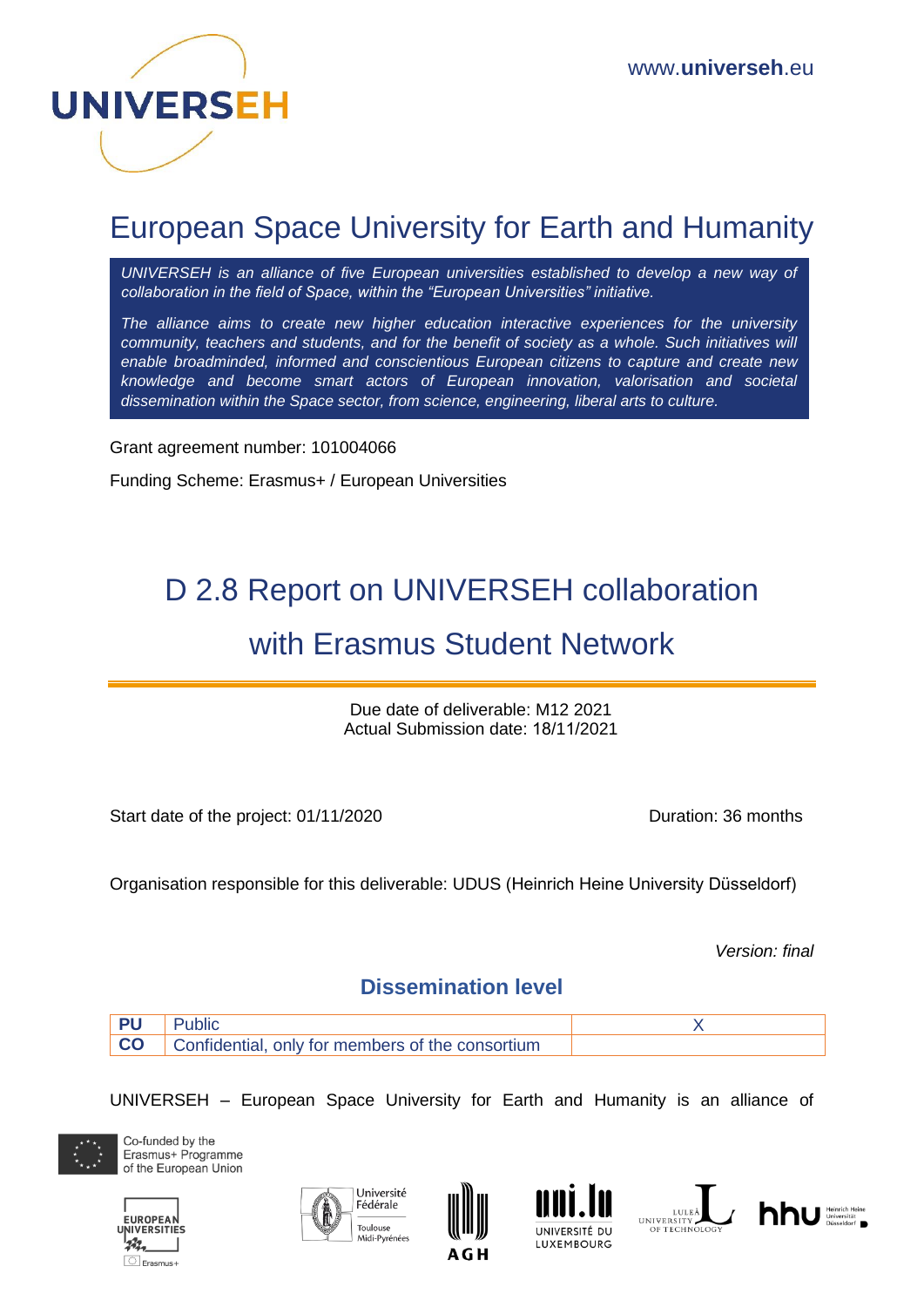

#### **Document History**

<span id="page-1-0"></span>

| <b>Version</b> | <b>Date</b> | <b>Author</b>                       | <b>Partner</b>                                                                                                                                                                                                         | <b>Summary of main changes</b>                                                                                 |
|----------------|-------------|-------------------------------------|------------------------------------------------------------------------------------------------------------------------------------------------------------------------------------------------------------------------|----------------------------------------------------------------------------------------------------------------|
|                | 05/10/2021  | <b>Britta</b><br>Moormann<br>(UDUS) |                                                                                                                                                                                                                        | Description of collaboration<br>with ESN, past joint activities,<br>planned upcoming activities<br>and events. |
| $\mathbf{2}$   | 27/10/2021  | <b>Britta</b><br>Moormann<br>(UDUS) | Seth Berk<br>(UDUS),<br>AnnaCarin<br>Larsson (LTU),<br><b>Pawel Swierk</b><br>(AGH), Anna<br>Krukiewicz<br>(AGH), Alessio<br><b>Buscemi</b><br>(ULUX), Milan<br>Grigull (UDUS),<br>Sandra da Silva<br>Teixeira (UT2J). | Final Version.                                                                                                 |
|                |             |                                     |                                                                                                                                                                                                                        |                                                                                                                |
|                |             |                                     |                                                                                                                                                                                                                        |                                                                                                                |

### REPORT

# **UNIVERSEH COLLABORATION WITH ERASMUS STUDENT NETWORK**

## Table of contents

UNIVERSEH – European Space University for Earth and Humanity is an alliance of













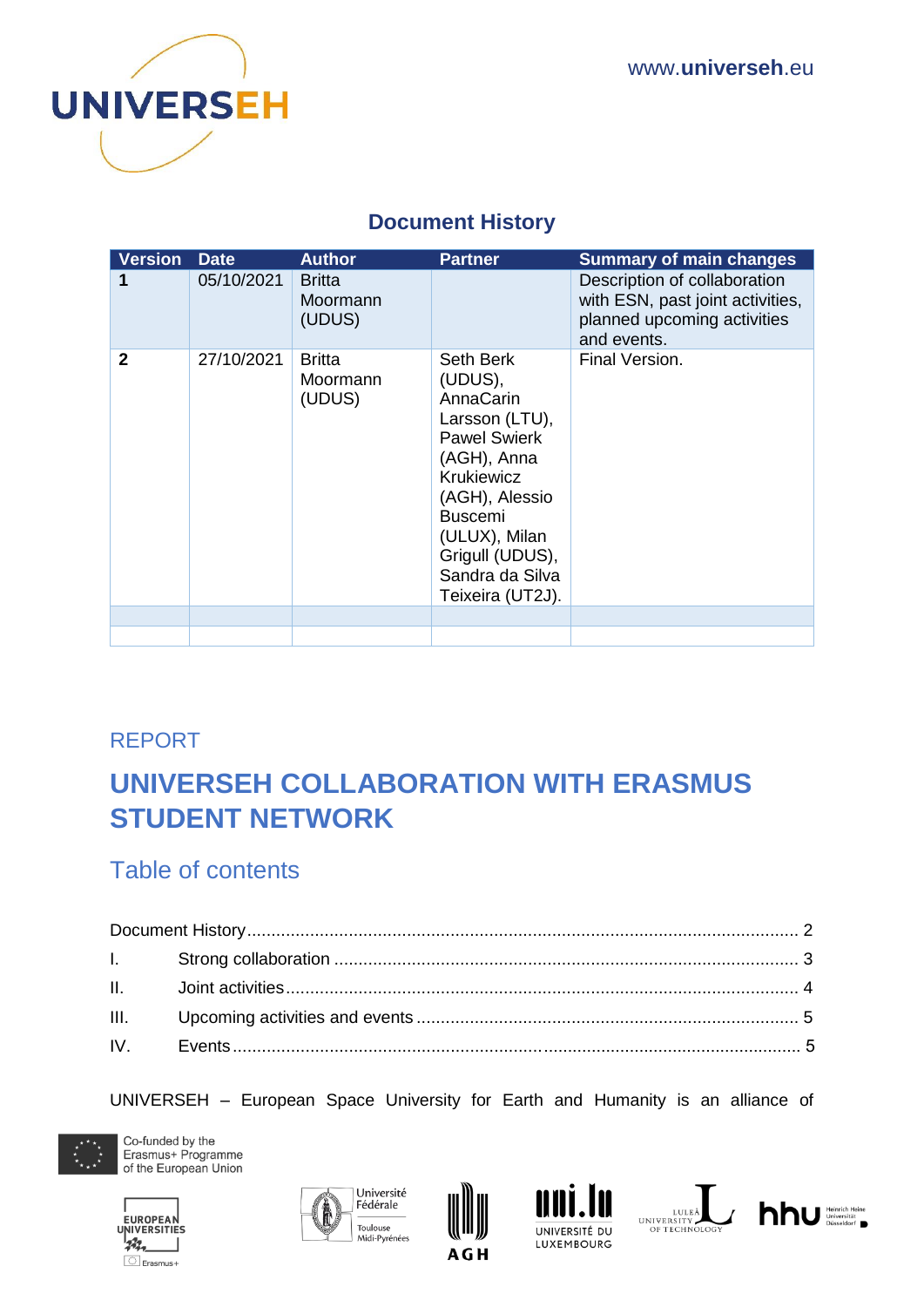

#### <span id="page-2-0"></span>I. Strong collaboration

All partners of the alliance understand the involvement of students in the various phases of planning and implementation as key drivers of change and progress concerning the activities of WP2 and beyond. Student exchange on an interpersonal level drives connectedness, personally and digitally, motivates to various forms of learning mobility and creates crosscultural bonds. Ultimately, collaboration interconnected on the individual, vocational, linguistic and academic level contributes to the aim of strengthening European identity as a whole across universities and their people. ESN chapters at all locations – Dusseldorf, Poland, Lulea, Luxembourg, Toulouse – are officially associated partners committed to cooperate with the purpose of engaging with Erasmus students and supporting a diverse range of events and activities facilitating local integration into student life. Representatives of ESN sections and other student associations have been involved in preliminary stages of the project by expressing their support towards the project goals and their commitment to cooperation. The idea is not to stay within an exclusive UNIVERSEH circle, but to involve staff and students as partners both dedicated to engage with students during the entire project cycle. Under the premise of peer-to-peer support ("students helping students"), bridging the gaps between the different European sections is beneficial to creating unique opportunities of exchange across academic disciplines all united under the umbrella of the European (new) space sector. Within the local sections of ESN, mobility students are usually contacted directly from the moment they arrive at their destination. ESN helps students dealing with the multifaceted challenges of cultural adaptation, language barriers and recognition. This underlines a fundamental pillar of UNIVERSEH student engagement supported by WP2 namely the Join the Crew Program.

Considering the Join the Crew program, cooperative efforts included the design of a logo, the development and driving of ideas considering potential themes, teaser and further material which can be used for external purposes. Further virtual meetings between the WP2 coordinator at University of Dusseldorf included both an ESN representative and another student involved in the student council. Those regular virtual meetings with the local ESN representative in Düsseldorf provided room to evaluate current activities in the working package, discuss obstacles from the student perspective and plan a cooperative student workshop for the first project conference in Toulouse. The conference for and by students focusing on diversity and inclusion in the space sector gave room to organise the workshop

UNIVERSEH – European Space University for Earth and Humanity is an alliance of













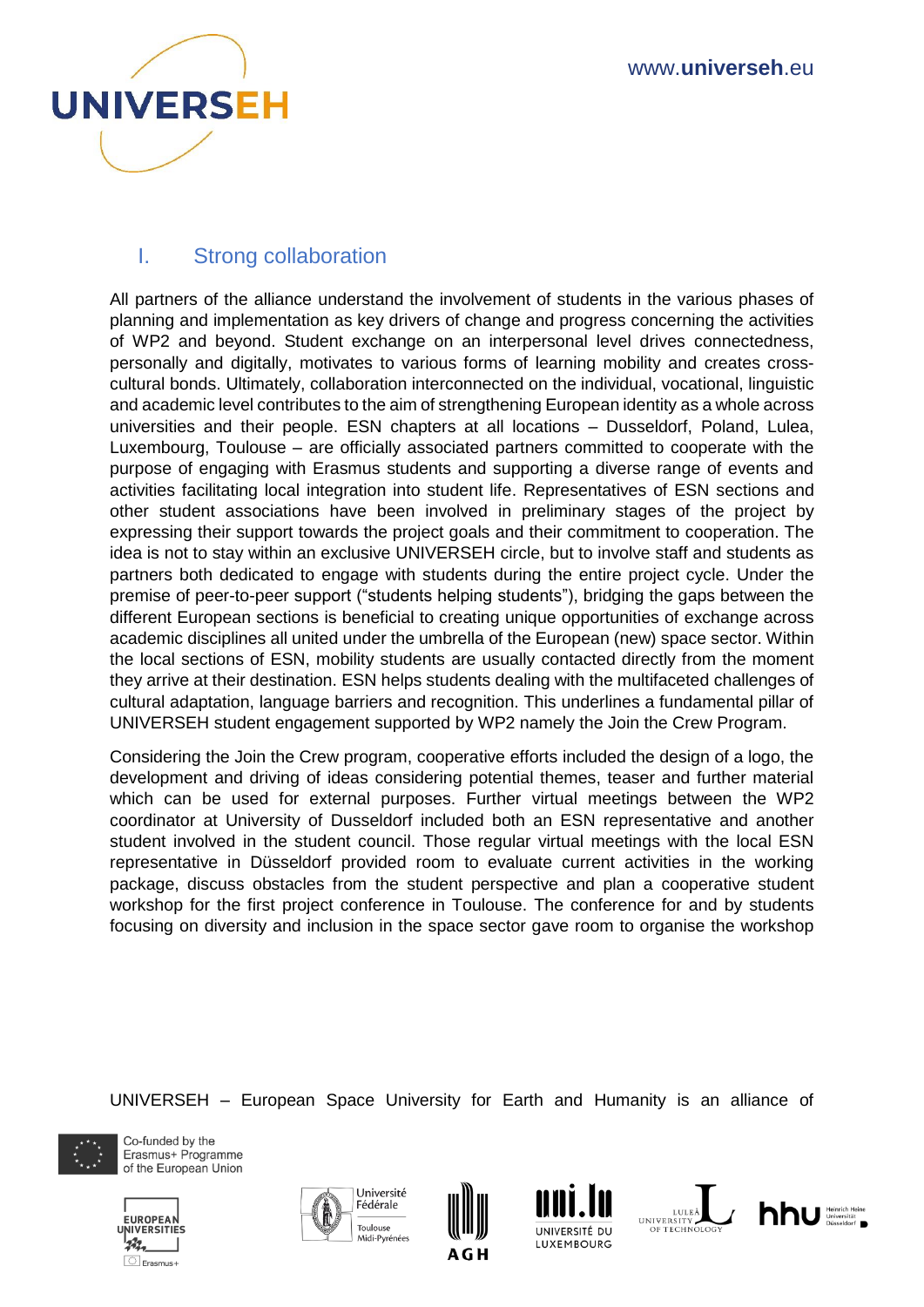

"Imagination and Space" jointly. Other ESN representatives from ULUX have also been involved in the student conference thanks to the initiative of WP6.

#### <span id="page-3-0"></span>II. Joint activities

The international offices at all universities support peer-to-peer exchanges and networking activities within the strategic frame of internationalisation at home. The aforementioned student networking and exchanges will be facilitated through activities such as tandem, buddy and mentoring programs as well as self-managed events encourage student-led European discourse and networking. All five ESN chapters will contribute to the UNIVERSEH vision of a diverse, intercultural, open-minded learning ecosystem, which will involve students from all levels and across universities to foster European cooperation across academic disciplines. As the student-led expertise in creating lasting peer-to-peer relations and organising student activities is essential in developing a modern, appealing range of events, coordinating staff from WP2 and all ESN chapters started their cooperation at an early stage. Cooperation with ESN Düsseldorf kicked off through a virtual coffee break meeting between the WP2 coordinator at HHU in month 6 of the project. It soon became clear that there is a great interest in contributing to the project by organising joint events and integrating more students from other partners in local ESN activities. Cooperation with ESN AGH kicked off through ESN's active participation in the European Day of Languages events whose aim was the promotion of multilingualism, cultural diversity and broadly understood student and staff mobility. ESN section in Krakow also confirmed their interest in future UNIVERSEH events and activities. Additionally, during the first physical conference held in October in Toulouse, an ESN meeting took place between those who were present in order to get to know each other and brainstorm on future cooperative activities. Next student-to-student meeting between the ESN section Düsseldorf and Luxemburg confirmed the common interest of jointly organising activities for UNIVERSEH students to share their culture, providing a cross European, open-minded community space to foster a unique sense of belonging to Europe and the UNIVERSEH crew in particular.

The regularly updated mobility plattform helps students, staff or researchers to start their journey by accessing tailor suited information diving into the new prospective environment. The ESN representative at UDUS has been involved in evaluating the student perspective on MOPLAT and providing constructive feedback. Additionally, further recommendations have been included for broadening the communication channels of the Join the Crew program, which is very well suited to target the student audience, but should make use of additional communication channels and design more concrete external communication activities. Throughout the past months, cooperation between WP2 coordinator and ESN Dusseldorf representative resulted in the development of logos, designs and catchphrases for the JtC

UNIVERSEH – European Space University for Earth and Humanity is an alliance of